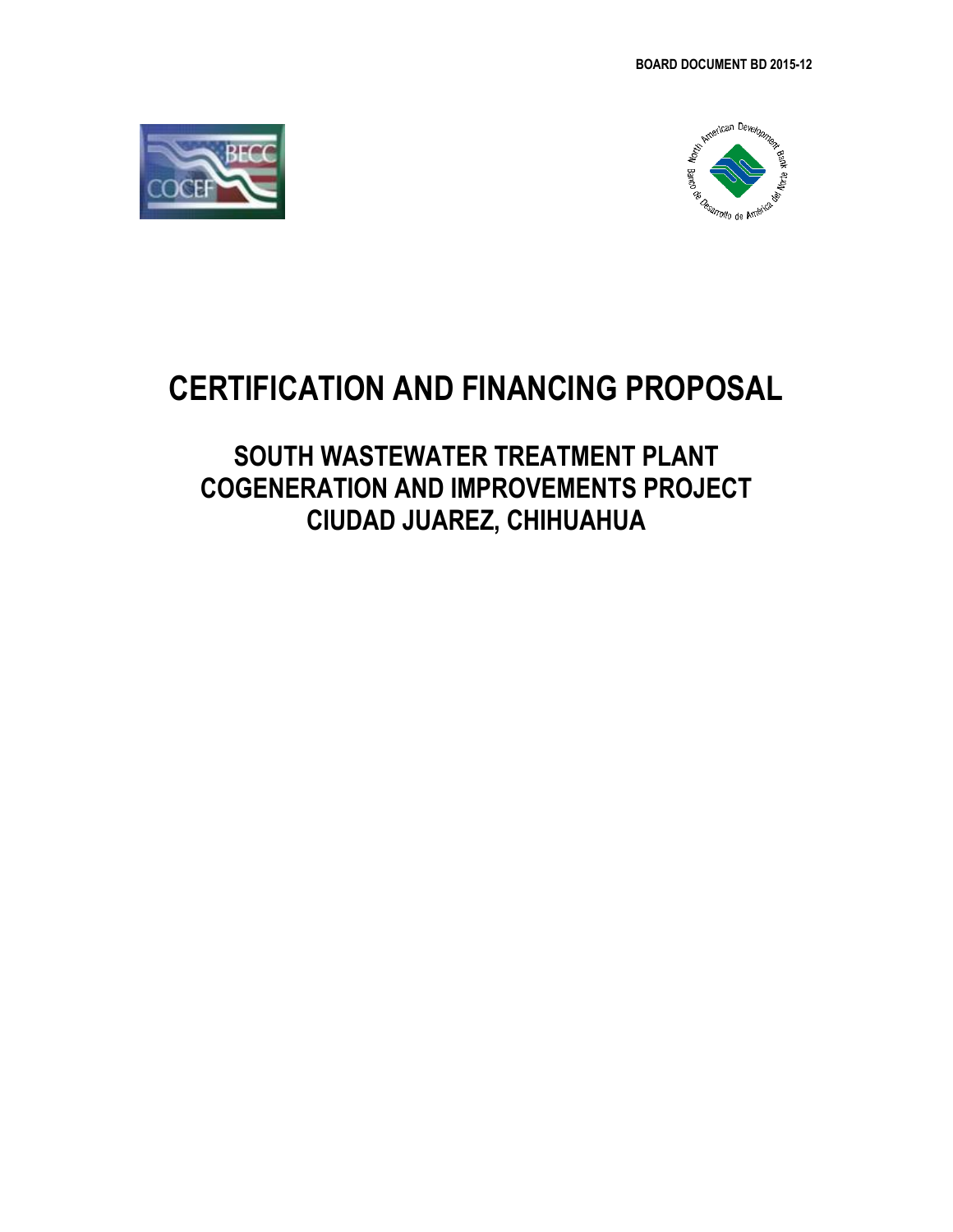# **CERTIFICATION AND FINANCING PROPOSAL**

# **SOUTH WASTEWATER TREATMENT PLANT COGENERATION AND IMPROVEMENTS PROJECT CIUDAD JUAREZ, CHIHUAHUA**

# **INDEX**

|    |                               |                                                                                                               | 2  |  |  |
|----|-------------------------------|---------------------------------------------------------------------------------------------------------------|----|--|--|
| 1. |                               | 5                                                                                                             |    |  |  |
| 2. | <b>CERTIFICATION CRITERIA</b> |                                                                                                               |    |  |  |
|    | 2.1                           | <b>Technical Criteria</b>                                                                                     |    |  |  |
|    |                               |                                                                                                               | 6  |  |  |
|    |                               |                                                                                                               | 13 |  |  |
|    |                               | 2.1.3. Land Acquisition and Right-of-way Requirements                                                         | 15 |  |  |
|    |                               |                                                                                                               | 16 |  |  |
|    | 2.2                           | <b>Environmental Criteria</b>                                                                                 |    |  |  |
|    |                               | 2.2.1. Compliance with Applicable Environmental Laws and Regulations                                          | 16 |  |  |
|    |                               |                                                                                                               | 17 |  |  |
|    | 2.3                           | <b>Financial Criteria</b>                                                                                     |    |  |  |
|    |                               |                                                                                                               | 19 |  |  |
|    |                               |                                                                                                               | 20 |  |  |
|    |                               |                                                                                                               | 23 |  |  |
|    |                               |                                                                                                               | 27 |  |  |
|    |                               |                                                                                                               | 30 |  |  |
|    |                               | 2.3.6. Risk Analysis 2000 2.3.6. Risk Analysis 2.3.6. Risk Analysis 2.3.6. Risk Analysis 2.1.1.1.1.1.1.1.1.1. | 30 |  |  |
|    |                               |                                                                                                               | 32 |  |  |
| 3. |                               | PUBLIC ACCESS TO INFORMATION                                                                                  |    |  |  |
|    | 3.1                           |                                                                                                               | 32 |  |  |
|    | 3.2                           |                                                                                                               | 32 |  |  |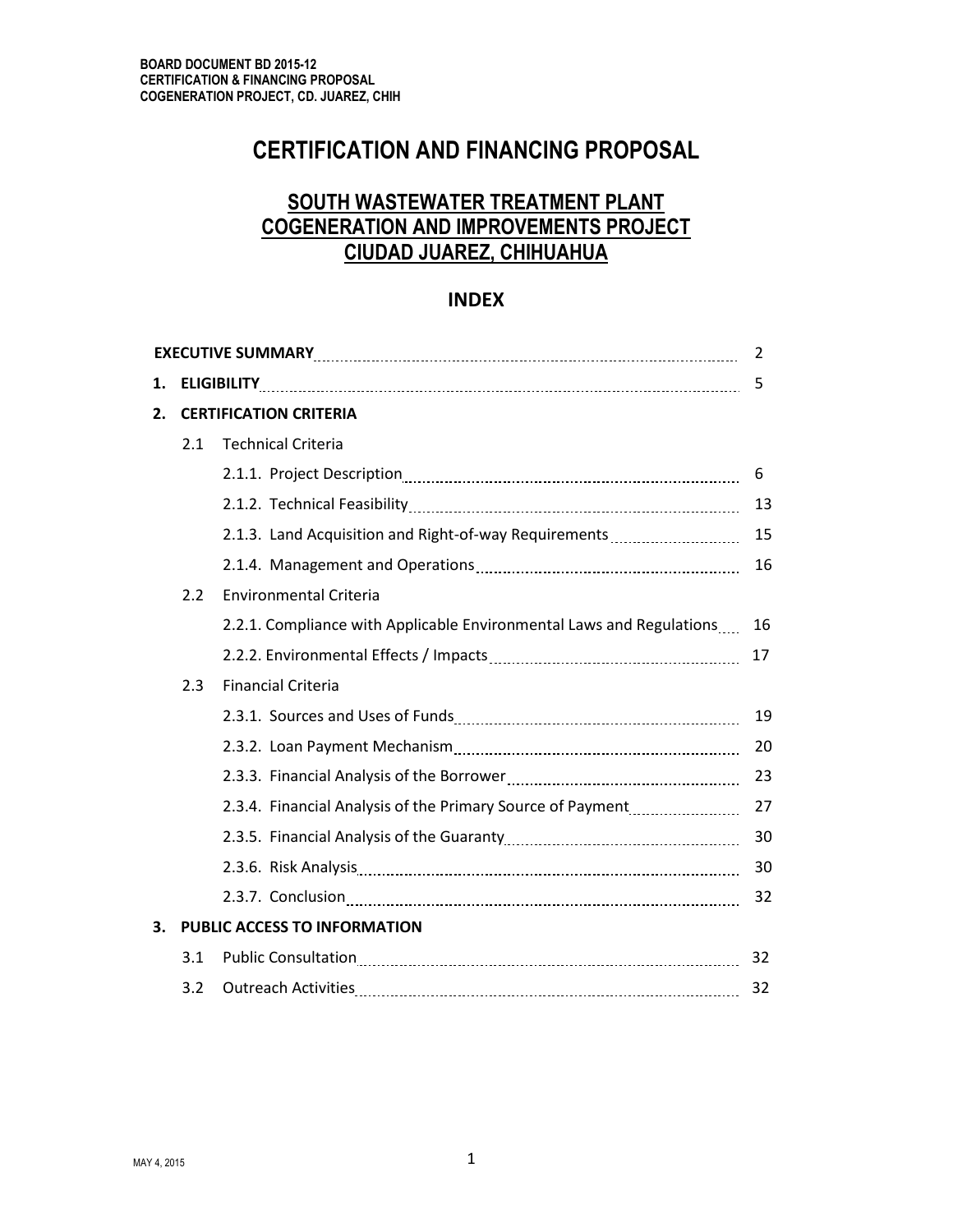# **EXECUTIVE SUMMARY**

# **SOUTH WASTEWATER TREATMENT PLANT COGENERATION AND IMPROVEMENTS PROJECT CIUDAD JUAREZ, CHIHUAHUA**

| Project:                                    | "Project").                             | The project consists of the design, construction and operation of a<br>1.35-MW cogeneration facility and the acquisition of equipment and<br>improvements to the sludge management system, in the South<br>Wastewater Treatment Plant in Ciudad Juarez, Chihuahua (the                                         |  |
|---------------------------------------------|-----------------------------------------|----------------------------------------------------------------------------------------------------------------------------------------------------------------------------------------------------------------------------------------------------------------------------------------------------------------|--|
| <b>Project Objective:</b>                   | The main objectives of the Project are: |                                                                                                                                                                                                                                                                                                                |  |
|                                             | i.                                      | Increase the installed capacity for power generation based on<br>renewable energy resources, reducing the demand on<br>traditional fossil fuel-based energy production and<br>contributing to the displacement of greenhouse gas<br>emissions and other pollutants produced by fossil fuel-based<br>processes. |  |
|                                             | ii.                                     | Improve sludge and biosolids management by reducing the<br>volume of waste generated for transportation and final<br>disposal.                                                                                                                                                                                 |  |
| <b>Expected Project</b><br><b>Outcomes:</b> |                                         | The anticipated environmental and human health outcomes<br>resulting from the Project are:                                                                                                                                                                                                                     |  |
|                                             | a)                                      | Installation of 1.35 MW of new renewable energy generation<br>capacity.                                                                                                                                                                                                                                        |  |
|                                             |                                         | b) Generation of approximately 7.43 gigawatt-hours (GWh) of<br>electricity during the first year of operation. $1$                                                                                                                                                                                             |  |
|                                             |                                         | c) An expected displacement of approximately 11,563 metric<br>tons/year of carbon dioxide equivalent $2$ (CO <sub>2</sub> e), 3.72 metric<br>tons/year of sulfur dioxide ( $SO2$ ), and 12.4 metric tons/year<br>of nitrogen oxides (NOx). <sup>3</sup>                                                        |  |

 $^{1}$  Generation is based on the information provided in the Sponsor's energy production assessment.

 $\overline{a}$ 

 $^2$  The carbon dioxide equivalent for a gas is derived by multiplying the tons of a certain greenhouse gas, such as methane, by the associated global warming potential.

 $3$  Net displacement = (emissions from 16.8 GWh/year of conventional electricity used in the plant pre-Project + 12,649 tons/year CO<sub>2</sub>e from biogas flaring) – (emissions from 9.97 GWh/year of conventional electricity use, post-Project + 6,271 tons/year CO<sub>2</sub>e from cogeneration equipment). Post-project includes the additional consumption of approximately 0.6 GWh/year from the centrifuges.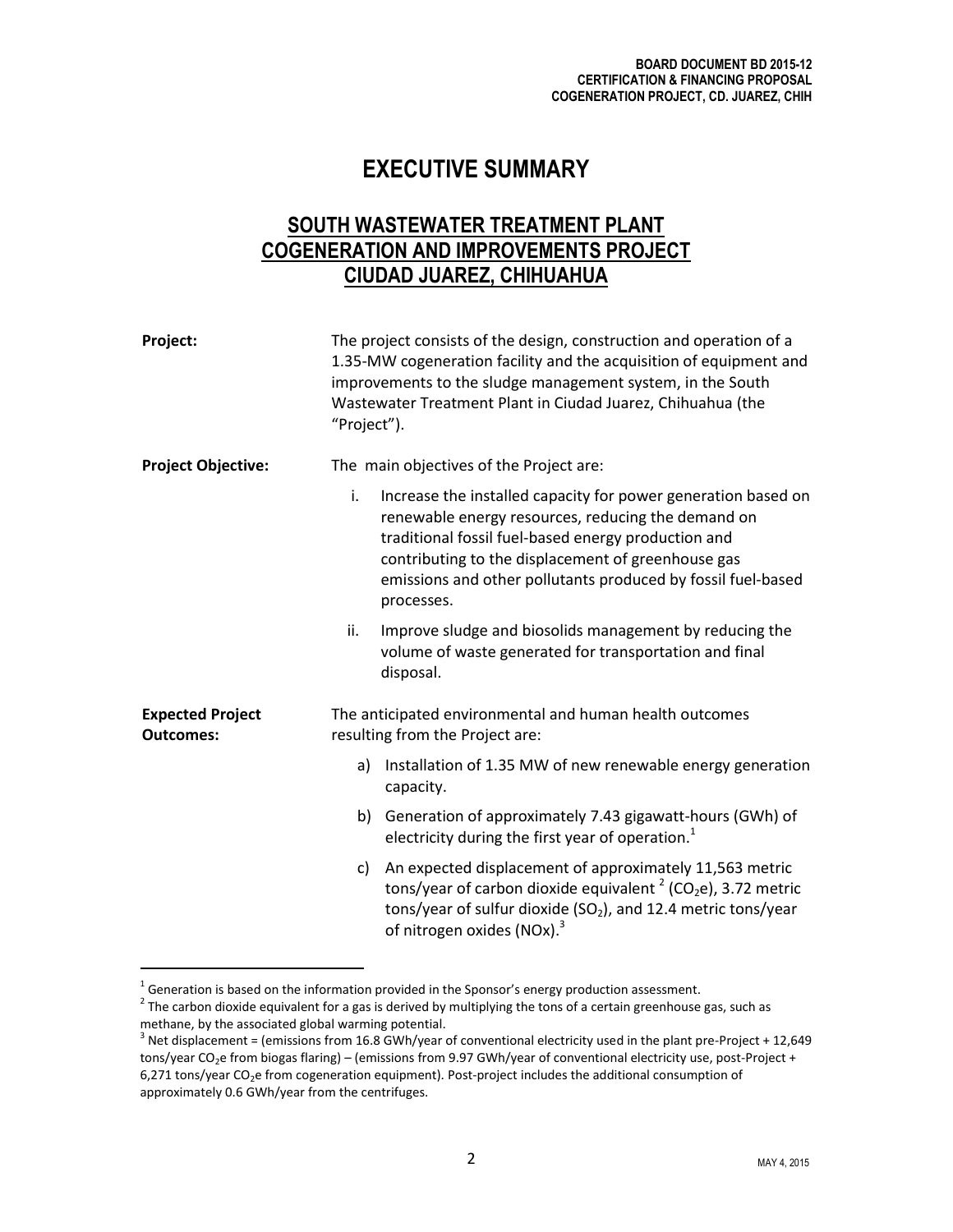#### **BOARD DOCUMENT BD 2015-12 CERTIFICATION & FINANCING PROPOSAL COGENERATION PROJECT, CD. JUAREZ, CHIH**

d) Reduction in the volume of sludge, from 93,258  $\text{m}^3/\text{year}$ (121,977 yds<sup>3</sup>/year) to 79,935 m<sup>3</sup>/year (104,551 yds<sup>3</sup>/year).

| Sponsor:             | Degrémont, S.A. de C.V. ("Degrémont")                |
|----------------------|------------------------------------------------------|
| <b>Borrower:</b>     | Degrémont.                                           |
| <b>Project Cost:</b> | \$61.7 million pesos (US\$4.1 million). <sup>4</sup> |
| Loan Amount:         | Up to \$52.5 million pesos (US\$3.5 million).        |

**Uses & Sources: (Millions of pesos)**

| <b>Uses</b>                 | <b>Amount</b> | %     |
|-----------------------------|---------------|-------|
| Construction and equipment* | \$53.2        | 86.0  |
| Other costs**               | 8.5           | 14.0  |
| <b>TOTAL</b>                | \$61.7        | 100.0 |
| <b>Sources</b>              | <b>Amount</b> | %     |
| <b>NADB</b> Loan            | \$52.5        | 85.0  |
| <b>Other Lenders</b>        | 9.2           | 15.0  |
| TOTAL                       | \$61.7        | 100.0 |

\* Includes costs related to design, construction, equipment and performance tests.

\*\* Includes value-added tax (VAT).

<sup>&</sup>lt;sup>4</sup> Unless otherwise noted, all U.S. dollar figures are quoted at an exchange rate of \$15.03 pesos per dollar, according to Bloomberg.com on February 20, 2015.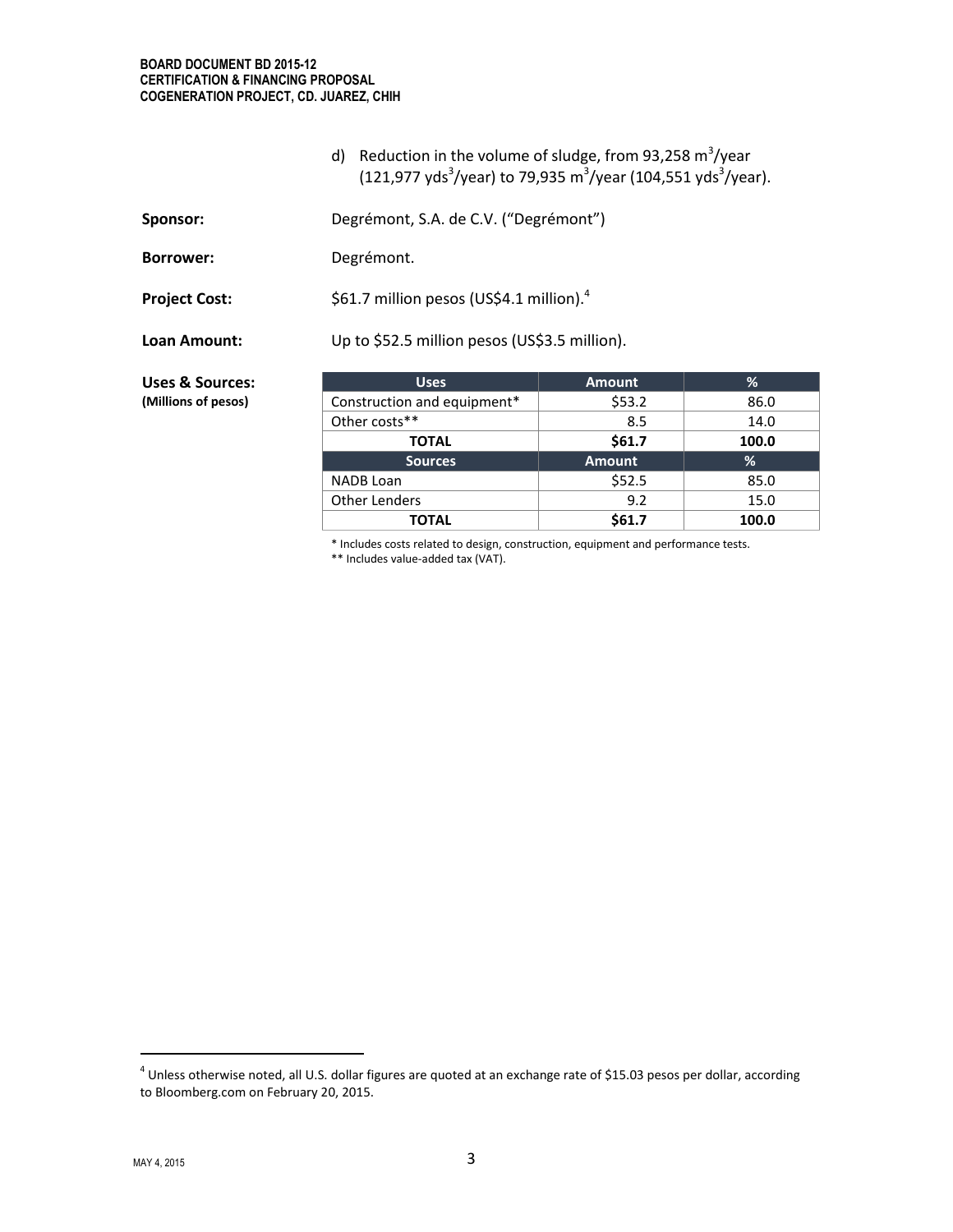# **CERTIFICATION AND FINANCING PROPOSAL**

# **SOUTH WASTEWATER TREATMENT PLANT COGENERATION AND IMPROVEMENTS PROJECT CIUDAD JUAREZ, CHIHUAHUA**

# **1 ELIGIBILITY**

# *Project Type*

The Project falls within the eligible sectors of clean and efficient energy and waste management.

# *Project Location*

The Project is located in the municipality of Juarez, Chihuahua, adjacent to the U.S.-Mexico border.

# *Project Sponsor and Legal Authority*

The private-sector project sponsor is Degrémont, S.A. de C.V. ("Degrémont" or the "Sponsor"). In December 1992, the local water utility, *Junta Municipal de Agua y Saneamiento de Ciudad Juarez* (JMAS), conducted a competitive bidding process whereby Degrémont was awarded a build-operate-transfer (BOT) agreement for the implementation of the North and South Wastewater Treatment Plants (WWTPs) in Ciudad Juarez, Chihuahua (the "North-South BOT Contract"). Degrémont created the special-purpose company, *Concesionaria de Aguas Residuales de Juárez, S.A. de C.V.,* (CAR) to execute the North-South BOT Contract and operate the plants.

On November 12, 2014, JMAS' Board authorized the implementation of the Project, and on December 18, 2014, JMAS and Degrémont executed a second build-operate-transfer agreement whereby Degrémont is authorized to develop the Project to supply part of the electricity needed to power the South WWTP (the "Degrémont BOT Contract"). Both contracts will end at the same time in June 2026.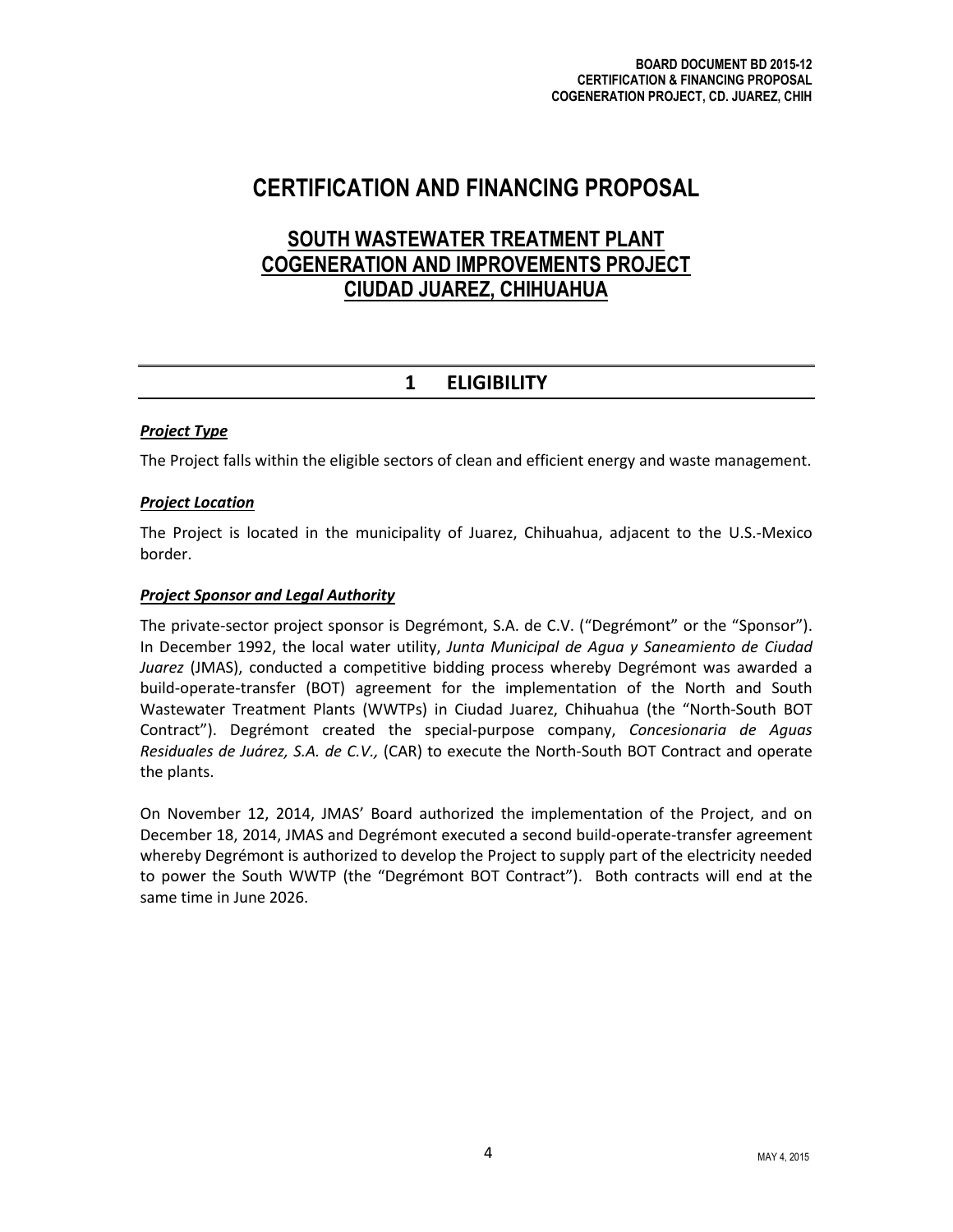# **2. CERTIFICATION CRITERIA**

# **2.1. TECHNICAL CRITERIA**

## **2.1.1. Project Description**

#### *Geographic Location*

The Project will be located in the municipality of Juarez, Chihuahua, across the Rio Grande from the city of El Paso, Texas. The Project will be built within the facilities of the South WWTP, located southeast of Ciudad Juarez.

Biogas production at the South WWTP is a byproduct of its sludge digestion process. The sludge from the North WWTP is conveyed through a pipeline to the South WWTP, where it is digested along with the sludge from the South WWTP. Figure 1 shows the geographical location of the North and South WWTPs.



**Figure 1 PROJECT VICINITY MAP**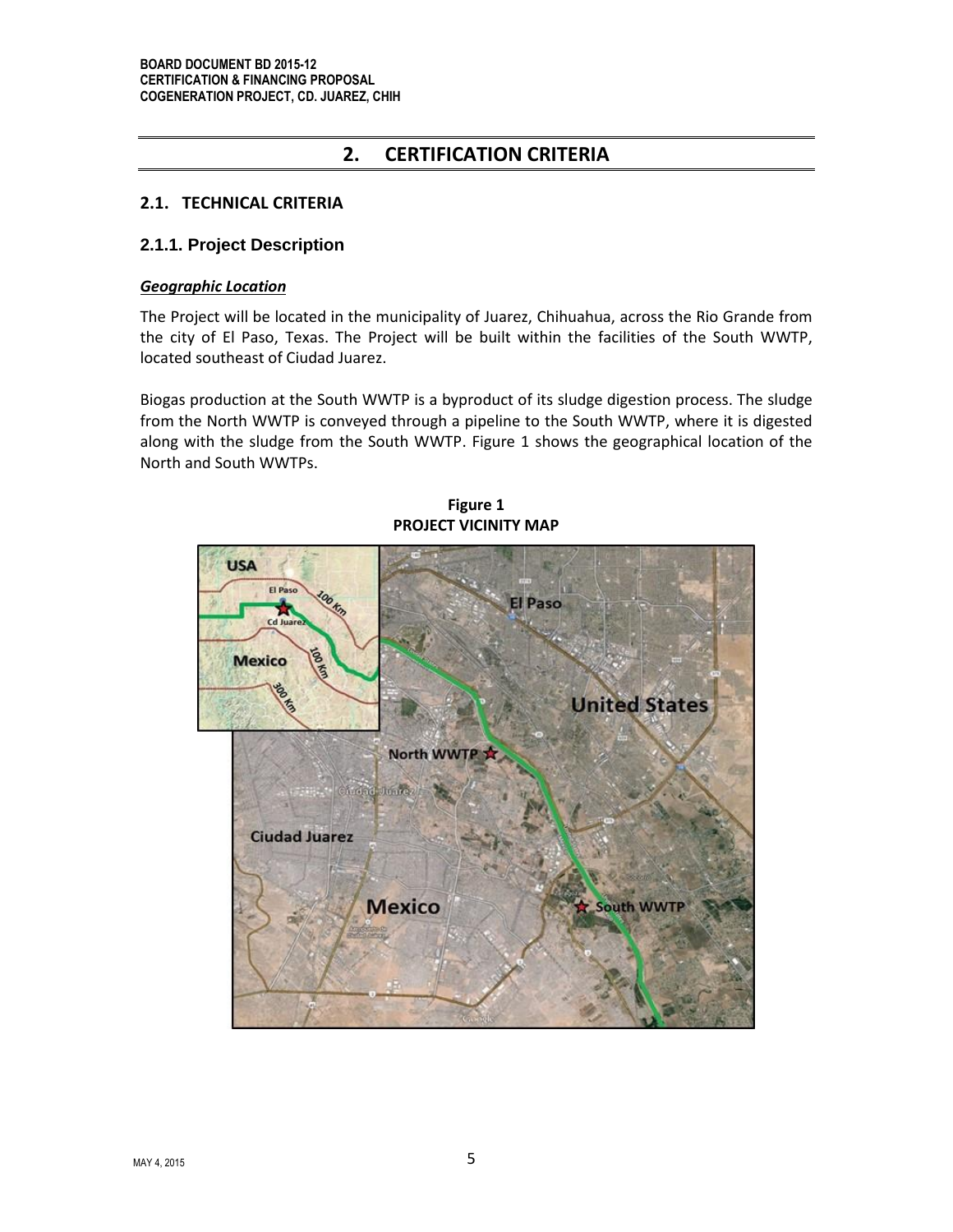## *Community Profile*

The Project is expected to benefit the municipality of Juarez in several ways: 1) by generating electricity equivalent to the annual consumption of over 1,000 households or 40% to 50% of the annual energy consumption of the South WWTP, which currently consumes more than 16.8 gigawatt-hours (GWh) per year;<sup>5</sup> 2) by reducing the volume of sludge requiring disposal; and 3) by increasing the self-sustainability of JMAS.

According to the latest population census, the municipality of Juarez has a population of 1,332,131, which represents almost 40% of the state population. It is the municipality with the largest population in the state of Chihuahua.<sup>6</sup> Its population grew at an average rate of 1.4% annually over the decade leading up to the census.

In terms of economic activity, according to the latest economic census, manufacturing constitutes the most important sector in Ciudad Juarez, generating 64% of the municipality's gross domestic product (GDP) and employing 58% of its working population. Commerce represents the second largest sector, generating 11% of its GDP and employing 16% of its work force. Transportation, freight and storage constitute the third largest sector, representing 5% of the municipality's economy and 4% of total employment. Overall, Ciudad Juarez accounts for 52% of the state's manufacturing industry, 35% of its commerce and 59% of its transportation, freight and storage sector. In addition, it yields 41% of the state's GDP and employs 50% of its working population, making it the largest contributor to the state's economy.<sup>7</sup>

The current status of public services and infrastructure in Ciudad Juarez is summarized in Table 1.

<sup>&</sup>lt;sup>5</sup> Number of households estimated is based on 1,986.220 kWh of electricity consumption per capita in 2013 from Mexico's Energy Information System (http://sie.energia.gob.mx/) and 3.6 persons per household in the state of Chihuahua as indicated by INEGI (http://www3.inegi.org.mx/sistemas/mexicocifras/default.aspx?e=08).

<sup>6</sup> Source: Mexican national institute for statistics, *Instituto Nacional de Estadística y Geografía* (INEGI), 2010 census.

 $^7$  Source: INEGI, 2009 Economic Census. Detailed data from the 2014 economic census is not yet available.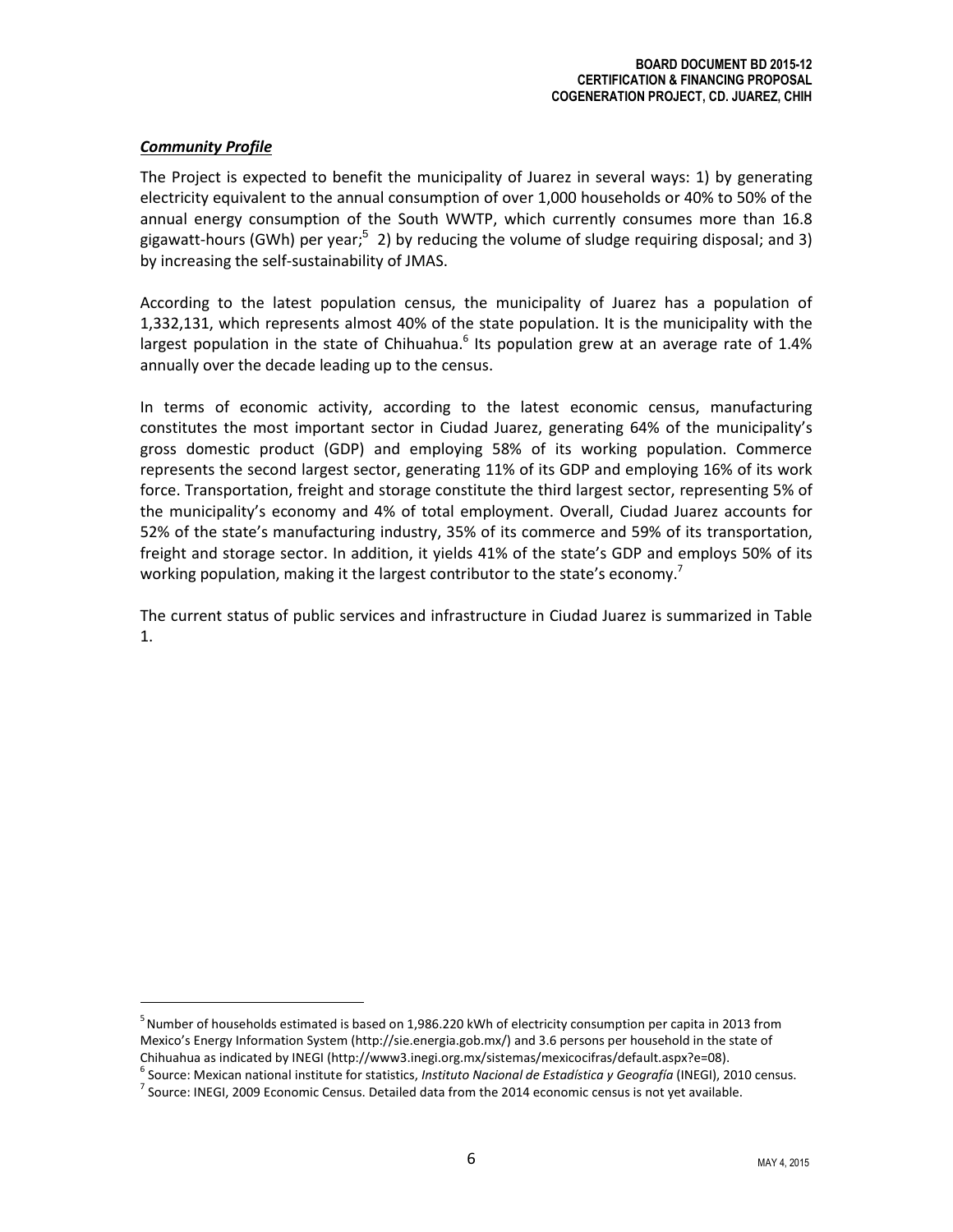| Table 1                                   |
|-------------------------------------------|
| <b>PUBLIC SERVICES AND INFRASTRUCTURE</b> |

| Water System*                 |                           |                  |                      |  |
|-------------------------------|---------------------------|------------------|----------------------|--|
| Coverage                      | 98%                       |                  |                      |  |
| Supply source                 | <b>Ground water wells</b> |                  |                      |  |
| Number of connections         | 438,192                   |                  |                      |  |
| <b>Wastewater Collection*</b> |                           |                  |                      |  |
| Coverage                      | 93%                       |                  |                      |  |
| Number of connections         | 424,336                   |                  |                      |  |
| <b>Wastewater Treatment *</b> |                           |                  |                      |  |
| Coverage                      | 100%                      |                  |                      |  |
| <b>Treatment facilities</b>   | <b>Plant</b>              | <b>Type</b>      | Capacity             |  |
|                               | Anapra                    | Activated sludge | 93 lps (2.1 mgd)     |  |
|                               | North                     | Activated sludge | 1,600 lps (36.5 mgd) |  |
|                               | South                     | Activated sludge | 2,000 lps (45.6 mgd) |  |
|                               | South South               | Activated sludge | 500 lps (11.4 mgd)   |  |
|                               | Laguna de Patos           | Activated sludge | 25 lps (0.57 mgd)    |  |
| <b>Solid Waste</b>            |                           |                  |                      |  |
| Collection coverage           | 100%                      |                  |                      |  |
| Final disposal                | Landfill                  |                  |                      |  |
| <b>Street Paving**</b>        |                           |                  |                      |  |
| Street paving coverage        | 63%                       |                  |                      |  |

\* Source: JMAS, 2012.

\*\* Source: Ciudad Juarez Urban Development Plan (UDP).

lps = liters per second; mgd = millions of gallons per day.

#### *Local Wastewater Treatment*

Water and wastewater services are provided by JMAS in Ciudad Juarez. The city has five WWTPs with a total treatment capacity of 4,218 lps (96.17 mgd). JMAS operates the Laguna de Patos and Anapra WWTPs, while the North and South WWTPs are operated by CAR under the North-South BOT Contract, and the South-South WWTP is operated under another BOT contract between JMAS and *Tratamiento de Agus Residuales de Ciudad Juárez, S.A. de C.V.*, a specialpurpose company created by the Sponsor. All the treatment plants have an activated sludge process and discharge to the Rio Grande. The Sponsor reports that the North WWTP is currently operating at 90% capacity, while the South WWTP is operating at between 82% and 85% capacity.

Currently, the sludge from the North WWTP, after going through a thickening process, is pumped to the South WWTP, where it is mixed with the sludge from that plant before being pumped to the anaerobic digesters for treatment. On average, approximately 720 yds<sup>3</sup>/day (550 m<sup>3</sup>/day) of sludge is conveyed to the South WWTP. Biogas generated from the sludge digestion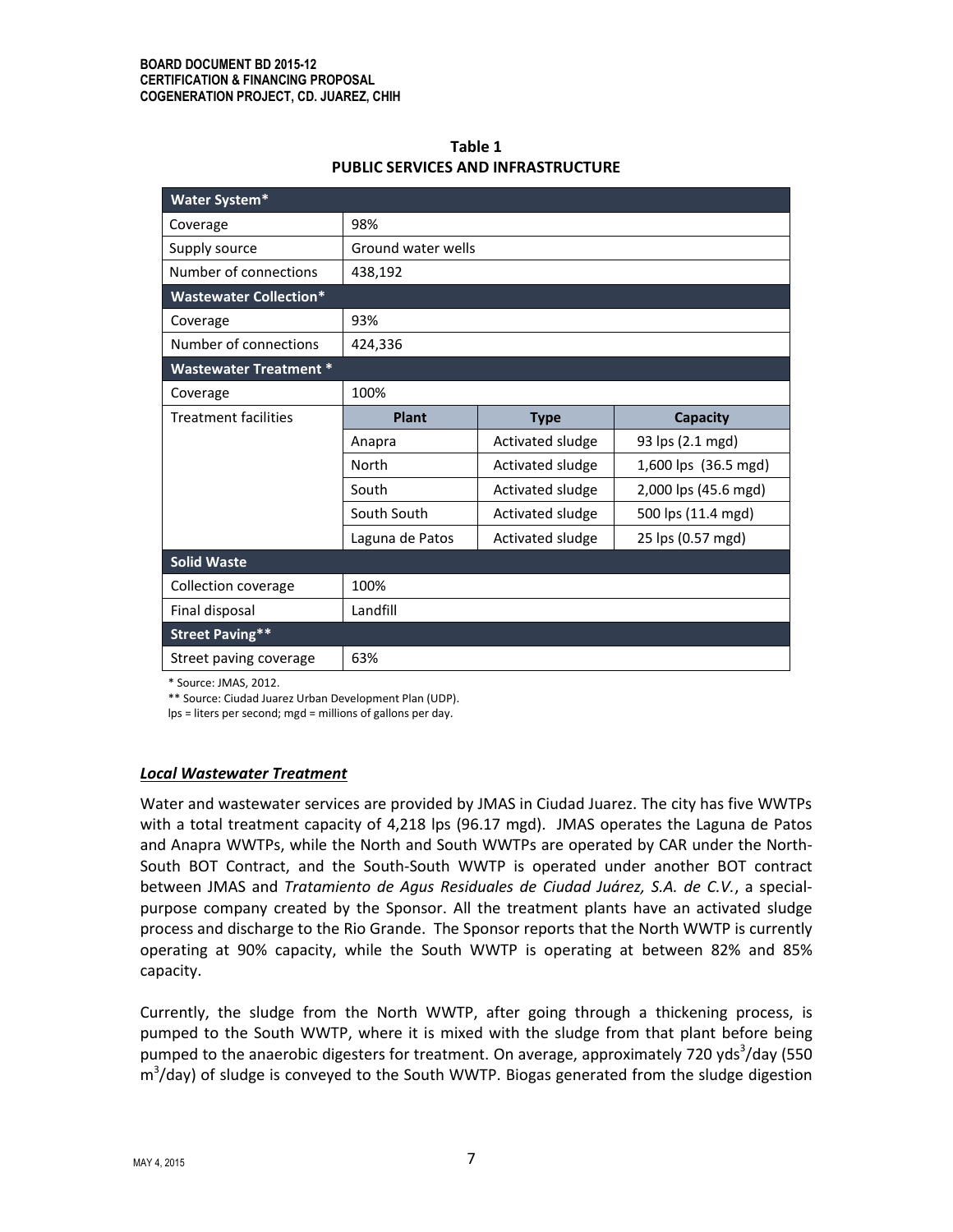process is currently captured and stored onsite to generate heat for the digestion process or burned off in a flare.

After the digestion process, biosolids are currently dewatered in a belt press before being transported to a landfill for disposal. On a daily basis, between 280 and 300 tons of biosolids are transported for final disposal in an authorized area of the Juarez municipal landfill.

One of the long term goals in Mexico is to treat all the wastewater in the country. The goal was presented in the 2030 Water Agenda. By 2030, all wastewater collected in every municipality throughout the country will be treated.<sup>8</sup> In order to achieve this goal and comply with the regulations, sludge must also be treated prior to disposal, which presents several challenges, as described in the technology feasibility section. The Project offers a clean, safe and relatively economical method for reduce this waste byproduct, while at the same time taking advantage of its energy generation potential.

## *Energy Efficiency in Water Utilities*

Energy is a critical element in the provision of water and wastewater services. Electricity costs are usually between 5% and 30% of total operating costs among water and wastewater utilities worldwide. This figure is usually higher in developing countries and can be more than 40% in some countries. Such energy costs translate into high, and often, unsustainable operating costs, which directly affect the financial health of water and wastewater utilities, stress municipal budgets, and can lead to rate increases for the public. Efforts to minimize the use of energy in the production of drinking water and wastewater services can potentially yield substantial energy savings. These savings can pay off in multiple ways, including:

- Reducing emissions from power generation based on fossil fuels;
- Reducing the cost of water and wastewater to the consumer; and
- Reducing the consumption of energy resources.

Interest in using cogeneration systems in WWTPs has grown in the last few years. Some of the factors promoting the growth include: its potential as a backup energy source; the availability of a free fuel source compared to the high cost of other fuel sources; interest in the use of renewable, clean energy sources; and government incentives.

In Mexico, there are several examples of sludge being utilized as a source of energy, mainly through cogeneration, including the wastewater treatment plants in Atotonilco, Jalisco; Agua Prieta, Sonora; the El Ahogado WWTP in Guadalajara; and the San Pedro Martir I WWTP in Querétaro. These plants use anaerobic digestion to process sludge and are expected to produce a large portion of the electricity required for each WWTP once they are operating at full capacity.<sup>9</sup>

<sup>&</sup>lt;sup>8</sup> Source: Mexican national water agency, CONAGUA. <sup>9</sup> Source:

[http://www.ai.org.mx/ai/images/sitio/201309/ingresos/jglm/doc\\_ingreso\\_gualberto\\_limon\\_trabajo\\_de\\_ingreso.pdf](http://www.ai.org.mx/ai/images/sitio/201309/ingresos/jglm/doc_ingreso_gualberto_limon_trabajo_de_ingreso.pdf)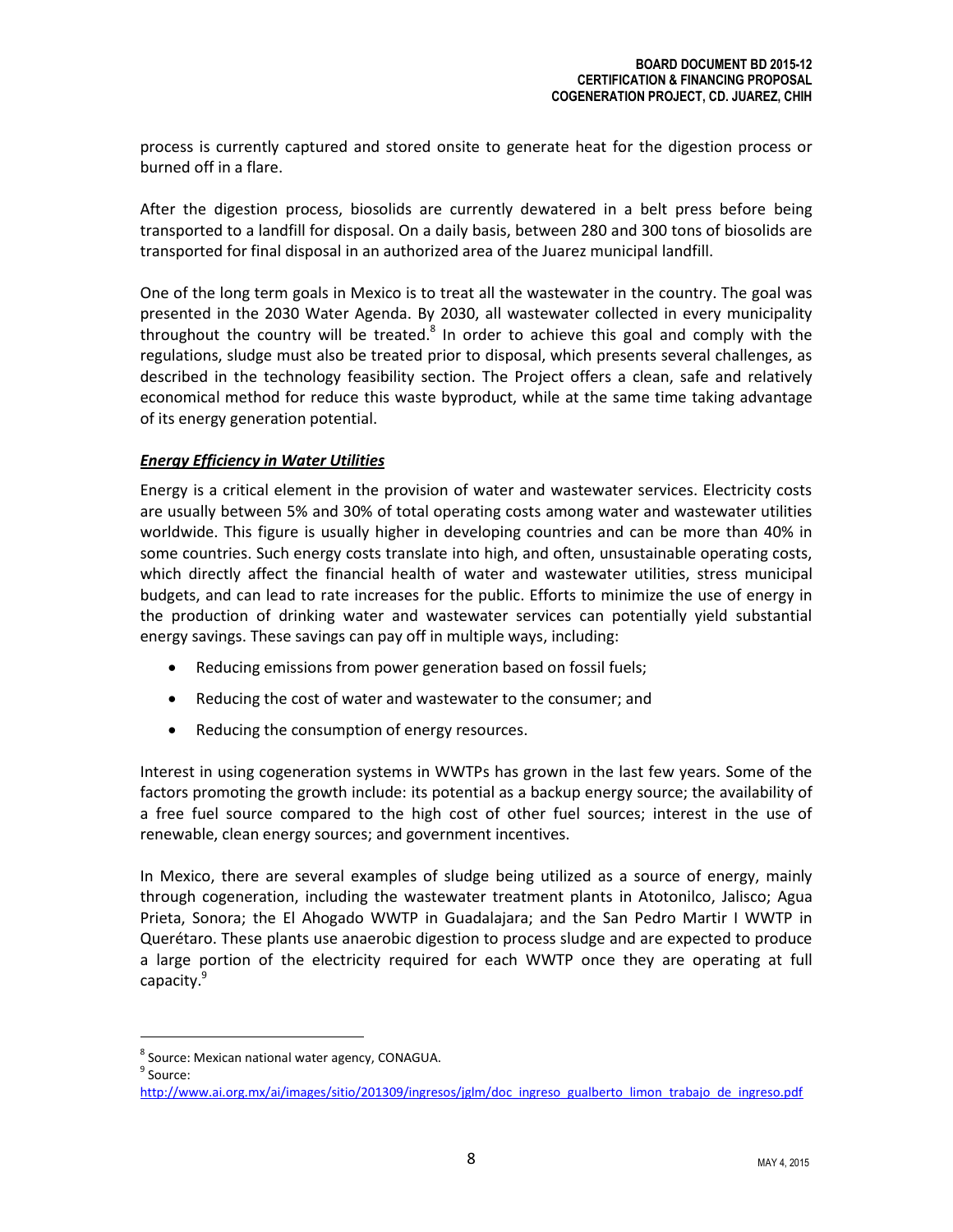#### *Local Energy Profile*

In 2014, the legal framework of Mexico's Power System underwent a major reform to facilitate investments that improve infrastructure and meet the growing demand for electricity. According to Mexico's new Electricity Industry Law, the federal government retains planning activities and the control of the transmission and distribution infrastructure through the National Center of Energy Control (CENACE), a federal decentralized agency created by the government to operate the National Power System (SEN), and the Federal Electricity Commission (CFE) becomes a for-profit state-owned electric power supply company that will compete in an open market.

To date, Mexican laws allow for the participation of private capital in energy generation activities under the following schemes: a) cogeneration or small power production, b) selfsupply, c) independent power production, d) exports, and e) imports for self-consumption. In 1995, the Energy Regulatory Commission (CRE) was created to regulate activities related to the participation of private investment in the power and natural gas sectors. CRE is responsible for issuing permits for power generation and the transmission of natural gas. The cogeneration component of the Project falls within these types of activities.

According to the Mexican Ministry of Energy (SENER), the generation capacity of Chihuahua for public service was 2,121 MW in 2012. The use of renewable energy sources for public service is not yet part of the state portfolio; this Project will be first of its type in the state. Figure 2 shows the technologies used for electricity generation in the state.





Source: SENER.

During 2012, Chihuahua generated 13,400 GWh of electricity as shown in Table 2.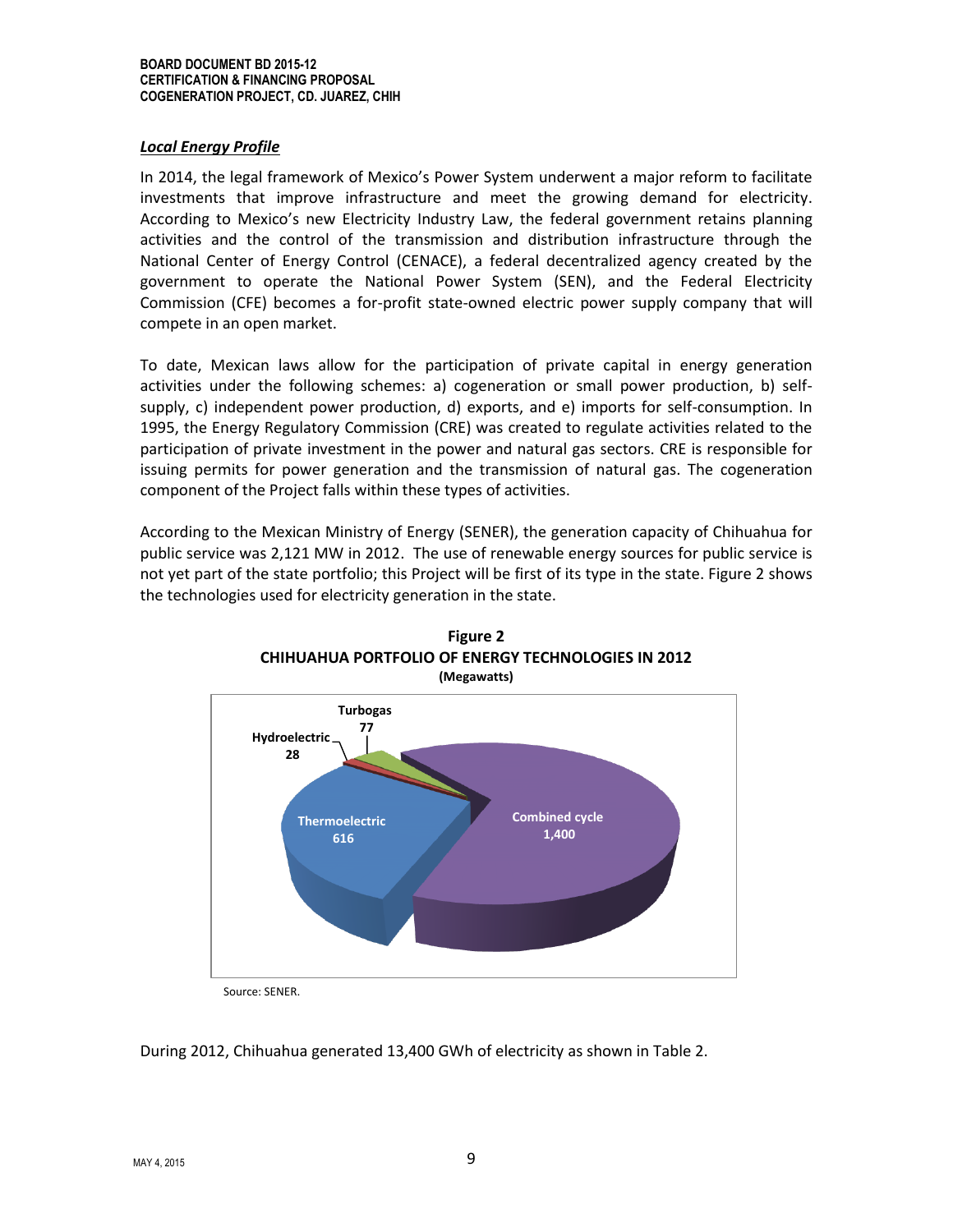| <b>Technology</b>           | GWh      | ℅     |
|-----------------------------|----------|-------|
| Combined cycle              | 10,718.0 | 80.0  |
| Conventional thermoelectric | 2,547.7  | 19.0  |
| Hydroelectric               | 89.4     | 0.7   |
| Turbogas                    | 45.6     | 0.3   |
| <b>TOTAL</b>                | 13,400.7 | 100.0 |

## **Table 2 POWER GENERATED IN CHIHUAHUA IN 2012**

# *Project Scope and Design*

The Project consists of two components: 1) the design, construction and operation of a 1.35- MW cogeneration facility; and 2) equipment acquisition and improvements to the sludge management system at the South Wastewater Treatment Plant in Ciudad Juarez, Chihuahua.

# *Cogeneration Facility*

The cogeneration facility will be located at the South WWTP site and will operate under a selfsupply permit, providing between 40% and 50% of the electricity required to operate the plant, which currently consumes more than 16.8 GWh of electricity a year. Currently, the plant generates approximately 11,817 m<sup>3</sup>/day of biogas in the existing sludge digestion process. The biogas is captured and used to heat the two digesters, and the remaining gas is burned off in a flare stack. With the new infrastructure, the South WWTP will use the biogas for cogeneration.

The new installations include washing, drying and blowing systems to ensure the optimal quality of the biogas, as well as two 675-kW generators for a total generation capacity of 1.35 MW, which is expected to generate approximately 7.43 GWh of electricity during the first year of operation, with the potential to produce up to 8.83 GWh per year. The cogeneration component of the Project represents about 80% of the total cost.

The Project Sponsor was awarded a service agreement from JMAS to build and operate the North and South WWTPs (North-South BOT Contract), as well as a separate service agreement to implement the Project (Degrémont BOT Contract), both of which will expire on the same date. At the end of the agreements, all equipment will become property of the JMAS.

The Sponsor has indicated that the electricity generated will be consumed in its entirety in the operation of the South WWTP, which uses an average of 1,836 kWh. The remaining demand will continue to be met by electricity from the grid. Since all the energy produced by the Project will be consumed by the South WWTP, an interconnection agreement will not be necessary.

## *Sludge Management System Improvements*

The improvements to the sludge management system include the installation of two centrifuges to replace the use of belt presses in the sludge dewatering process after digestion. The current dewatering process leaves 82% to 86% of the water content in the sludge, while the proposed centrifuges will remove up to 78% of the water content. With the new equipment, the volume of dehydrated sludge will be reduced 14%, from 93,258  $\text{m}^3\text{/year}$  (121,977 yds $^3\text{/year}$ ) to 79,935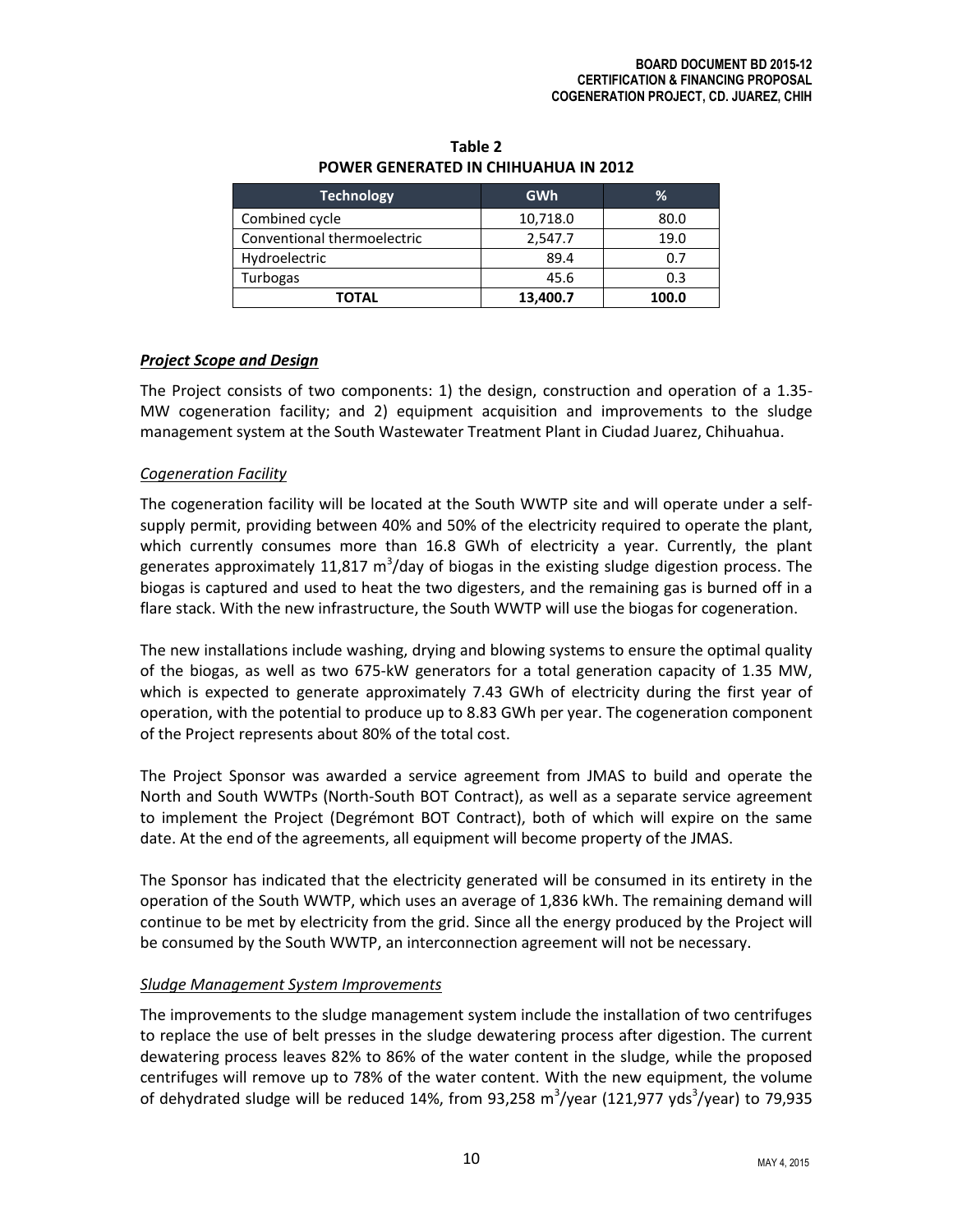$\text{m}^3\text{/year}$  (104,551 yds $^3\text{/year}$ ), which will help reduce the volume of biosolids deposited in the landfill, as well as transportation costs. This component represents about 20% of the total Project cost.

Figure 3 shows the current layout of the South WWTP and the location of the proposed cogeneration facilities and centrifuges.



**Figure 3 PROJECT SITE**

Construction of the Project is scheduled to start in May 2015, and the commercial operation date (COD) should be no later than December 2015.<sup>10</sup> Table 3 presents the status of key tasks for Project implementation.

 $\overline{a}$ 

<sup>&</sup>lt;sup>10</sup> Information provided by the Sponsor.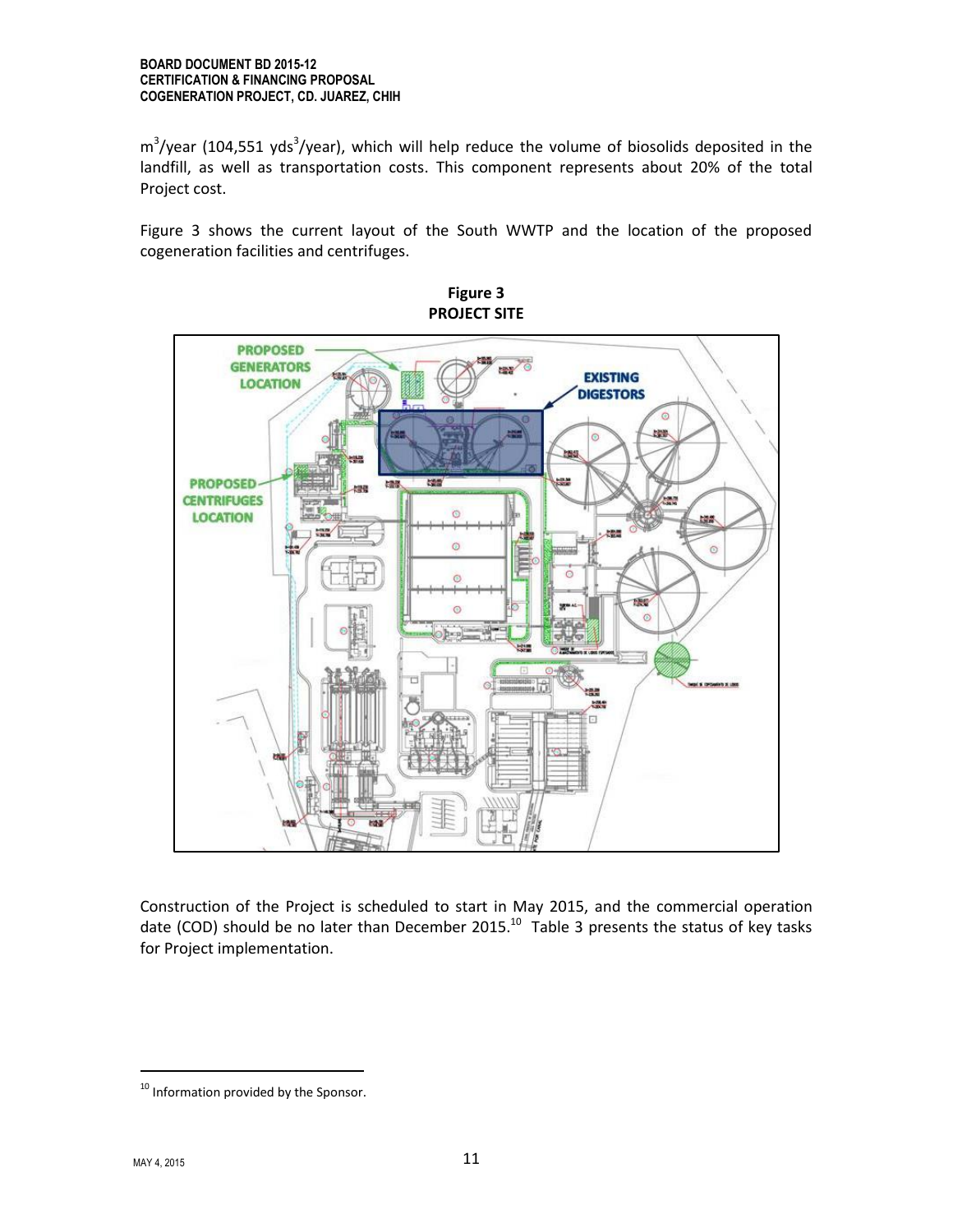| <b>PROJECT MILESTONES</b>                                |               |
|----------------------------------------------------------|---------------|
| <b>Key Milestones</b>                                    | <b>Status</b> |
| CRE self-supply permit modification (RES/224/2014)*      | Granted       |
| Interconnection feasibility study                        | Completed     |
| Execution of the BOT Contract between Degrémont and JMAS | Completed     |
| Final design                                             | April 2015    |
| Operation start date                                     | December 2015 |

## **Table 3 PROJECT MILESTONES**

\*Extension and transfer from CAR to Degrémont is in process.

# **2.1.2. Technical Feasibility**

An important step in the sludge treatment process is stabilization, during which the volume of biosolids is reduced, pathogenic organisms are removed and odors are reduced. Despite the challenges associated with the treatment of sludge and the disposal of biosolids, they can bring benefits to both the WWTP and the population. Sludge can be utilized as a source of energy during the anaerobic digestion stage of wastewater treatment, by harvesting the biogas produced as a byproduct of the process. The biogas can be used to fuel generators through a cogeneration process that takes advantage of both electric and thermal energy. The electric energy is then used to meet part of the electricity needs of the WWTP, and the thermal energy is used to optimize the sludge treatment process. In addition to producing energy, cogeneration also offers the advantage of reducing greenhouse gases emissions.

## *Selected Technology*

The Sponsor performed a feasibility analysis for the proposed Project and evaluated technology and equipment from various suppliers, including Degrémont's proprietary technology. The technology evaluation considered such elements as its suitability for existing operating conditions, operation and maintenance costs, performance and warranties. The Sponsor selected the equipment best suited to the characteristics of the Project site in order to obtain the best performance. The two main components of the Project are described below.

- *1. Cogeneration Facility*
	- *Biogas pretreatment*: Cogeneration systems require the removal of moisture, hydrogen sulfide and siloxanes to keep engine maintenance at acceptable levels. As part of the Project, the Sponsor is considering the installation of the following equipment to achieve the biogas quality required for optimal operation.
		- o *Washing and dehumidifier*: The biogas produced by the current digesters installed in the South WWTP contains impurities, so it must go through a washing and dehumidification process.
		- o *Desulfurization tower*: Biogas contains a small amount of hydrogen sulfide that becomes a very corrosive fluid when mixed with water. To protect the generators and related components the sulfur must be removed.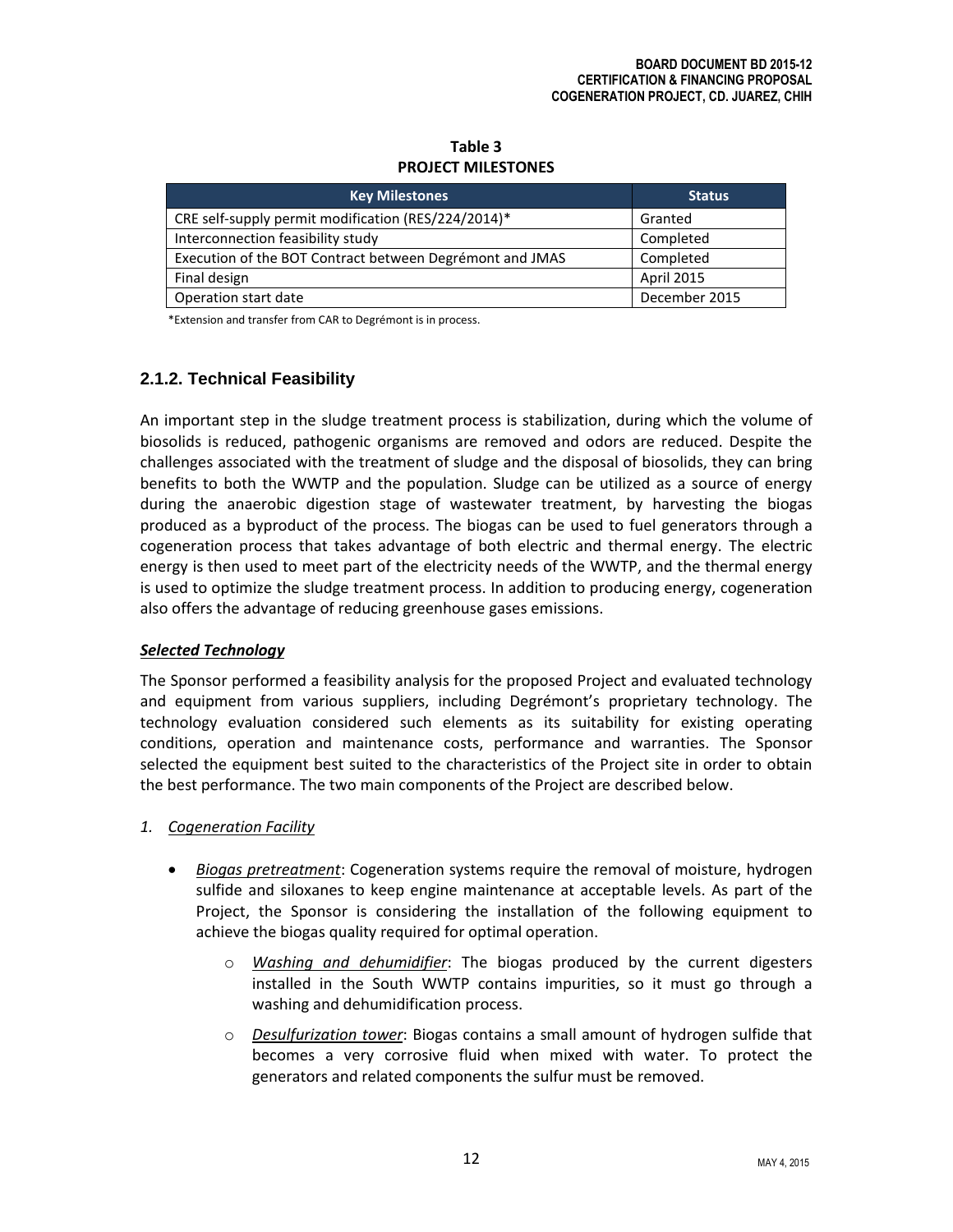- o *Biogas dryer*: Consists of a basic heat exchanger that increases the biogas temperature and reduces the remaining amount of water.
- *Power generation:*
	- o *Biogas transmission line*: To convey the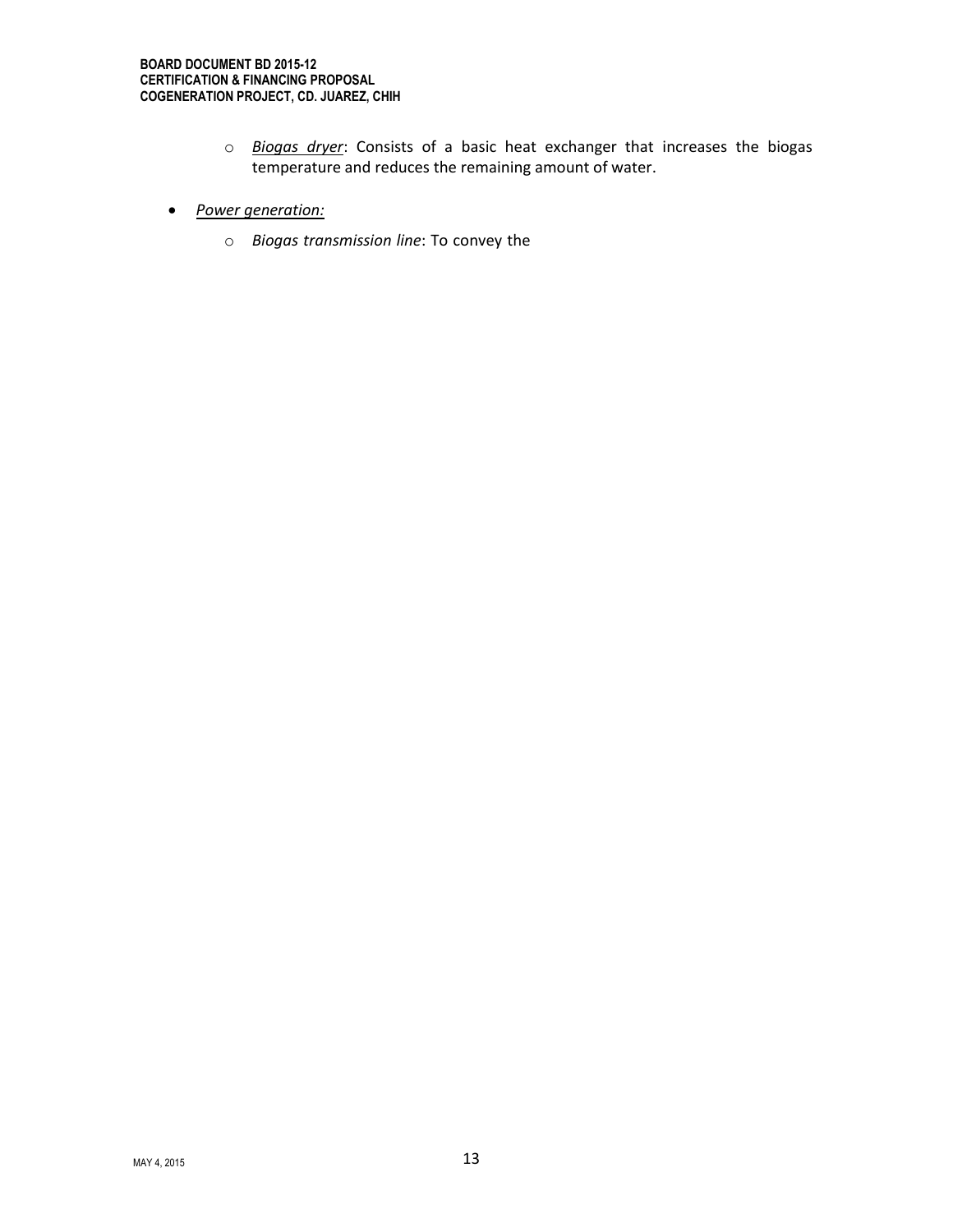*Polymer preparation equipment*: For sludge stabilization.

To incorporate the new dehydration process, modifications must be made to the existing sludge conveyance systems, polymer system and water service system, as well as to the existing plant supervisory control and data acquisition (SCADA) system.

#### *Resource Assessment*

The Sponsor performed an analysis to measure the potential for biogas production. The analysis included the sludge production at both the North and South WWTPs from 2012 to 2014. Table 4 shows the average annual production of biogas in Digesters A and B at the South plant.

| Year  | Digester A | Digester B |
|-------|------------|------------|
| 2012  | 4.865      | 4,216      |
| 2013  | 4.450      | 4,519      |
| 2014* | 6,661      | 5,156      |

| Table 4                          |
|----------------------------------|
| AVERAGE ANNUAL BIOGAS PRODUCTION |
| $(m^3/day)$                      |

\* Does not include November nor December.

Biogas sampling and analysis was performed from August to December 2011. On average, the analysis showed that the biogas contained approximately 65% methane  $(CH_4)$  and 34% of carbon dioxide ( $CO<sub>2</sub>$ ). The Sponsor has performed a more recent analysis of the biogas to determine its composition. In December 2013, the analysis of one sample showed that the biogas produced in Digester A contains approximately 63% methane, just over 30% CO<sub>2</sub> and 7% other compounds, including siloxanes. In March 2014, biogas from the same digester was approximately 66% methane, 32% CO<sub>2</sub> and 2% trace compounds. The analysis of Digester B showed that the biogas was approximately 65% methane, 32% CO<sub>2</sub> and 3% trace compounds in December 2013 and approximately 53% methane, 25%  $CO<sub>2</sub>$  and 22% other compounds in March 2014.

Given the current capacity of the two WWTPs and with the biogas production outlined above, the cogeneration facility will have an annual production of approximately 7.43 GWh of electricity during the first year of operation, with the potential to produce up to 8.83 GWh per year, as flow rates increase at the South WWTP.

# **2.1.3. Land Acquisition and Right-of-way Requirements**

The Project will be constructed and implemented at the existing South WWTP, which is owned by JMAS. Under the Degrémont BOT Contract, JMAS has granted permission for the construction of the Project on 366.6 m<sup>2</sup> (3,946 ft<sup>2</sup>) of plant property. The WWTP already has a municipal land use authorization, and no additional land acquisition or rights of way are required for Project implementation.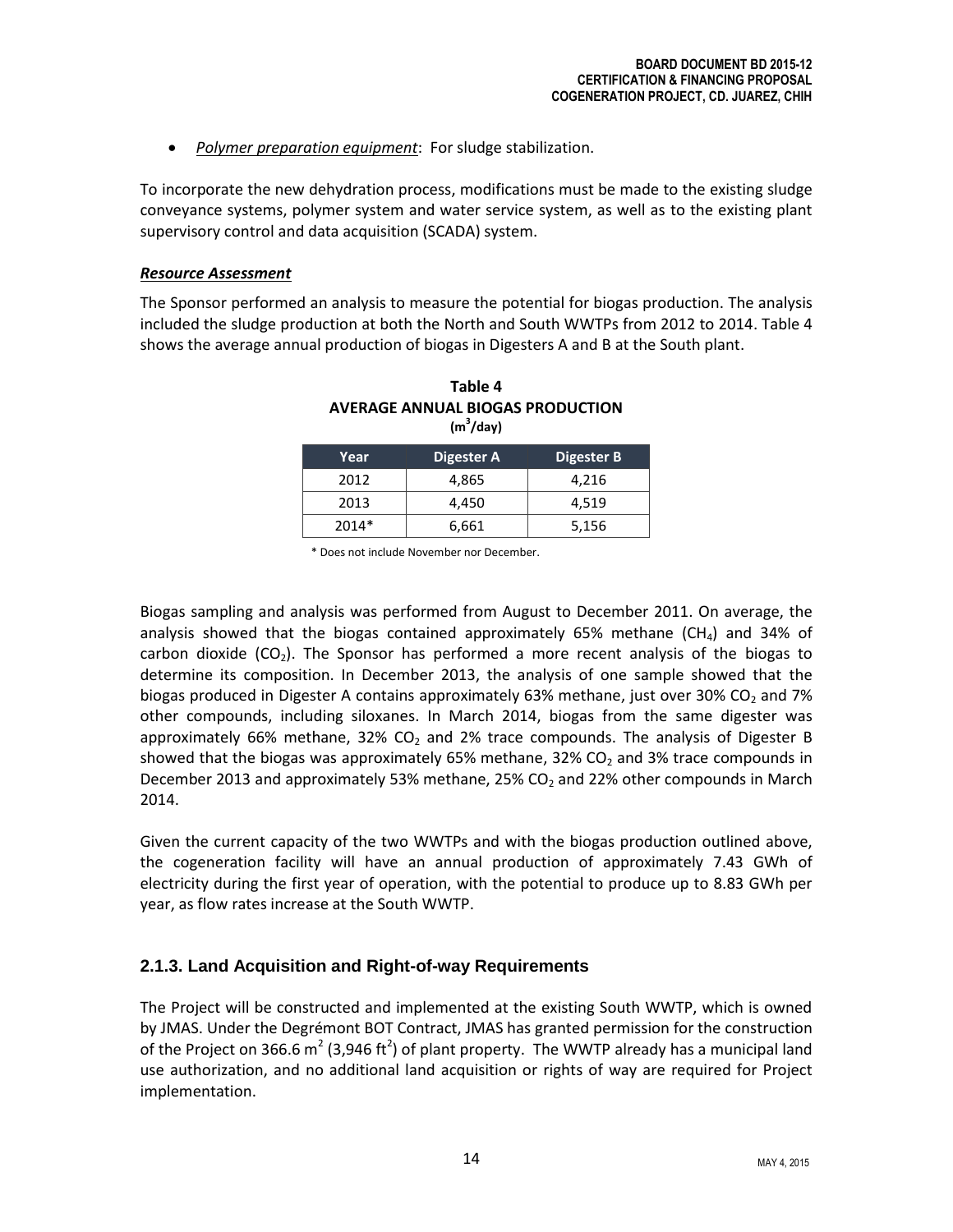# **2.1.4. Management and Operations**

Degrémont is recognized worldwide as a leader in wastewater treatment, with extensive experience in similar projects across the globe, including in Egypt, Jordan, Lebanon, France, India, Spain, the Czech Republic, Mauritius and Portugal, among others. The company has over 45 years of experience in the Mexican market, including projects at more than 300 WWTPs.

Degrémont is committed to optimizing resources and efficiently managing the WWTPs it operates in Ciudad Juarez. For that reason, it carried out a study in 2012, which demonstrated the benefits of using the biogas produced by the anaerobic digestion of sludge for the generation of electrical and thermal energy. The energy produced through integrated cogeneration equipment will reduce the operating costs of the South WWTP.

The waste management improvements are also based on the implementation of best management practices in the WWTP. Replacing the dewatering equipment will have a beneficial effect on the current operations of the WWTP, including a reduction in the overall cost of sludge management, by making fewer trips to the landfill for sludge disposal.

The Sponsor anticipates contracting major maintenance of the generator with the equipment manufacturer, and performing minor maintenance, such as routine oil changes, on its own. Degrémont anticipates operating the Project with the current personnel of the South WWTP; however, if necessary, one additional employee may be hired.

# **2.2. ENVIRONMENTAL CRITERIA**

# **2.2.1. Compliance with Applicable Environmental Laws and Regulations**

## *Applicable Laws and Regulations*

The construction of a cogeneration plant is subject to federal environmental authorization in accordance with Mexico's General Law of Ecological Balance and Environmental Protection. Under this law, generation facilities of less than 3.0 MW do not require federal environmental authorization. Furthermore, the project site is located within the facilities of the South WWTP, which were previously evaluated and already developed; therefore, no environmental authorizations are required.

## *Environmental Studies and Compliance Activities*

According to existing environmental regulations, no environmental studies and compliance activities are required for the execution of the Project. The regulation states that an environmental impact assessment (MIA) is only required for cogeneration facilities larger than 3 MW.

## *Pending Environmental Tasks and Authorizations*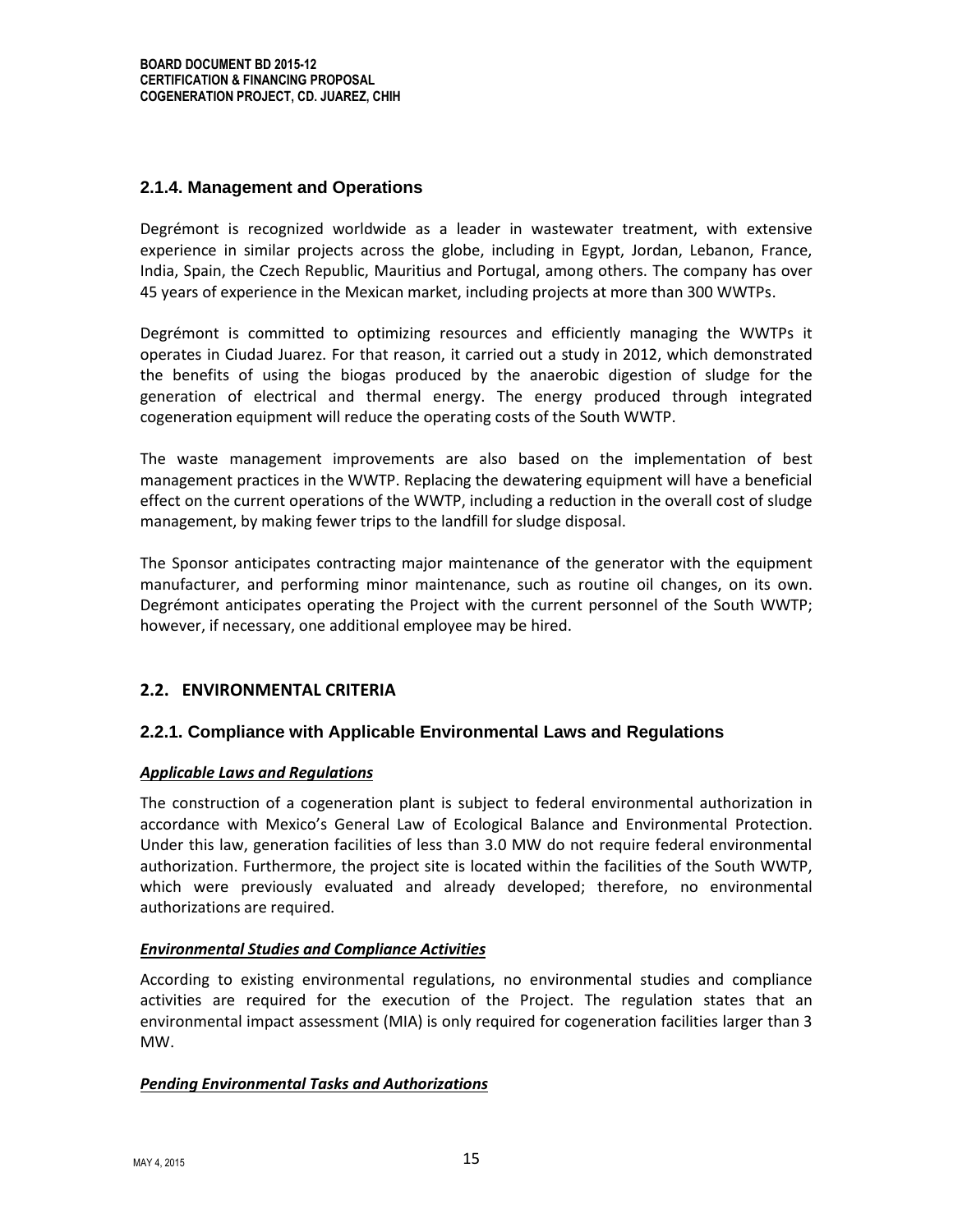There are no pending environmental tasks or authorizations.

#### *Compliance Documentation*

According to existing environmental regulations, no studies or compliance activities are required.

# **2.2.2. Environmental Effects/Impacts**

The proper treatment of municipal wastewater consumes large amounts of energy. The Project is expected to improve the availability of energy for the treatment of wastewater by using clean and renewable sources. The Project provides an opportunity to displace greenhouse gases (GHG) and other pollutants produced by traditional fossil fuel based energy generation, while providing the South WWTP with a safe and reliable energy alternative. Additional benefits from the Project include:

- Reduces  $CO<sub>2</sub>$  emissions caused by the operation of the WWTP by taking advantage of the biogas generated during the sludge digestion process.
- Promotes sustainable utility management.
- Improves environmental stewardship in the state of Chihuahua.

The sludge generated in WWTPs should be utilized for beneficial purposes instead of becoming a burden for the community and the environment. Biosolids can pose several challenges due to the vast amounts of land required for their disposal and the resources needed to transport them to an authorized site. In addition to the space requirements, biosolids decrease the useful life of the landfill and increase the need for the treatment and management of leachates. Biosolids should be evaluated for their potential use in energy generation, agriculture and other possible purposes.

## *Existing Conditions and Project Impact – Environment*

Historically, Mexico has depended to a great extent on fossil fuels for the generation of energy. This conventional method of energy development can affect the natural environment due to harmful emissions related to the generation process, including GHG and other pollutants, such as sulfur dioxide  $(SO_2)$  and nitrogen oxides (NOx). The Project will help reduce the demand for electricity generated by fossil fuel‐based power plants, thereby displacing related harmful emissions.

Wastewater treatment is an energy-intensive process; however, the biogas produced in this process can be used to reduce the facility's reliance on electricity from other fuel sources, leading to natural resource conservation. Cogeneration produces both electric and thermal energy available for use in the wastewater treatment process. Thermal energy is recovered in the form of hot water and vapor, which is then used in the treatment process. Moreover, the use of decentralized forms of highly efficient electrical generation prevents losses in transmission and increases the flexibility in the use of the system.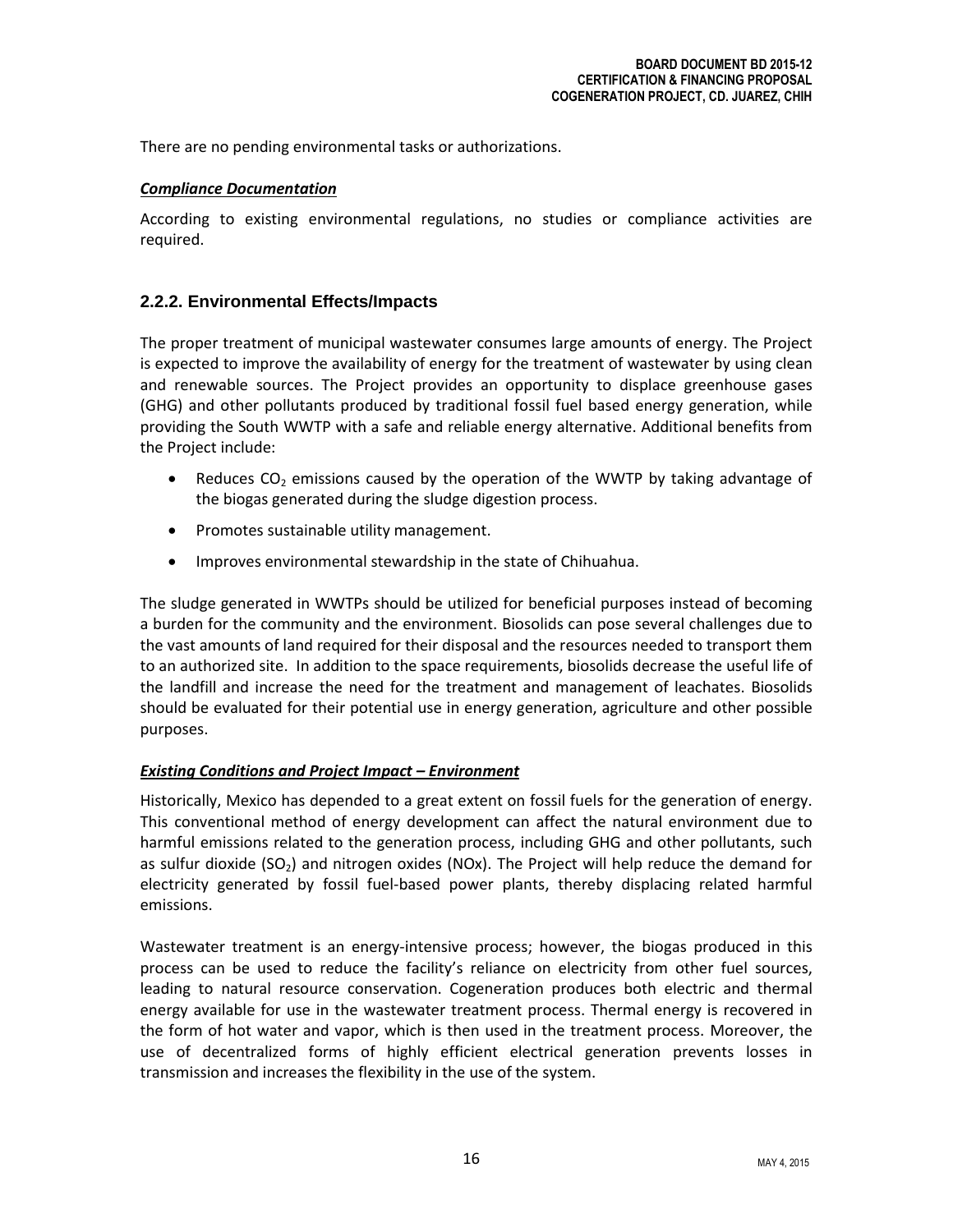The main benefits of cogeneration include:

- Higher efficiency in the conversion and use of energy
- Lower emissions and reduction of waste disposal
- Lower energy costs, providing an economic advantage

The Project is anticipated to produce approximately 7.43 GWh of electricity in the first year of operation, equivalent to the annual energy consumption of over 1,000 households. The anticipated environmental outcomes from the installation of 1.35 MW of new renewable energy generation capacity include the displacement of 11,563 metric tons/year of carbon dioxide equivalent, 3.72 metric tons/year of sulfur dioxide, and 12.4 metric tons/year of nitrogen oxides.

## *Mitigation of Risks*

In addition to using best management practices during construction and operation of the Project, the CRE permit requires the following activities to monitor and manage operational risks of the new cogeneration process:

- Notify CRE within 15 days of COD.
- Operate and maintain the facilities and equipment in such a manner that they do not constitute a danger to the Sponsor nor to third-parties.
- Once operations have begun, provide a quarterly report to CRE indicating the type and volume of fuel used, the amount of energy generated and, if applicable, the energy delivered to CFE.

## *Natural Resource Conservation*

The Project will not have a negative impact on existing natural resources in the region. On the contrary, it will help to improve air quality by reducing methane emissions to the atmosphere, as well as reducing the demand for energy produced from fossil fuels. The Project is expected to supply up to 50% of the energy required for the operation of the South WWTP.

## *No-action Alternative*

The no-action alternative to the development of the Project would result in a lost opportunity to generate clean renewable energy, reduce the sludge and methane emissions produced in wastewater treatment, and improve the efficiency and sustainability of the South WWTP. Additionally, without the Project, sludge disposal will continue to be a problem requiring more landfill space and resources to manage. Finally, the Project will also help meet the goals established under the Law for Renewable Energy Use and Energy Transition Financing (LAERFTE). Should the Project not be implemented, the mix of renewables in Mexico will be delayed, and available landfill space will be used up more quickly.

## *Existing Conditions and Project Impact – Health*

Epidemiological research has shown that both chronic and acute exposure to harmful emissions associated with fossil fuel‐based energy production can lead to serious respiratory problems. It is estimated that, at the very least, prolonged exposure to excessive levels of pollutants can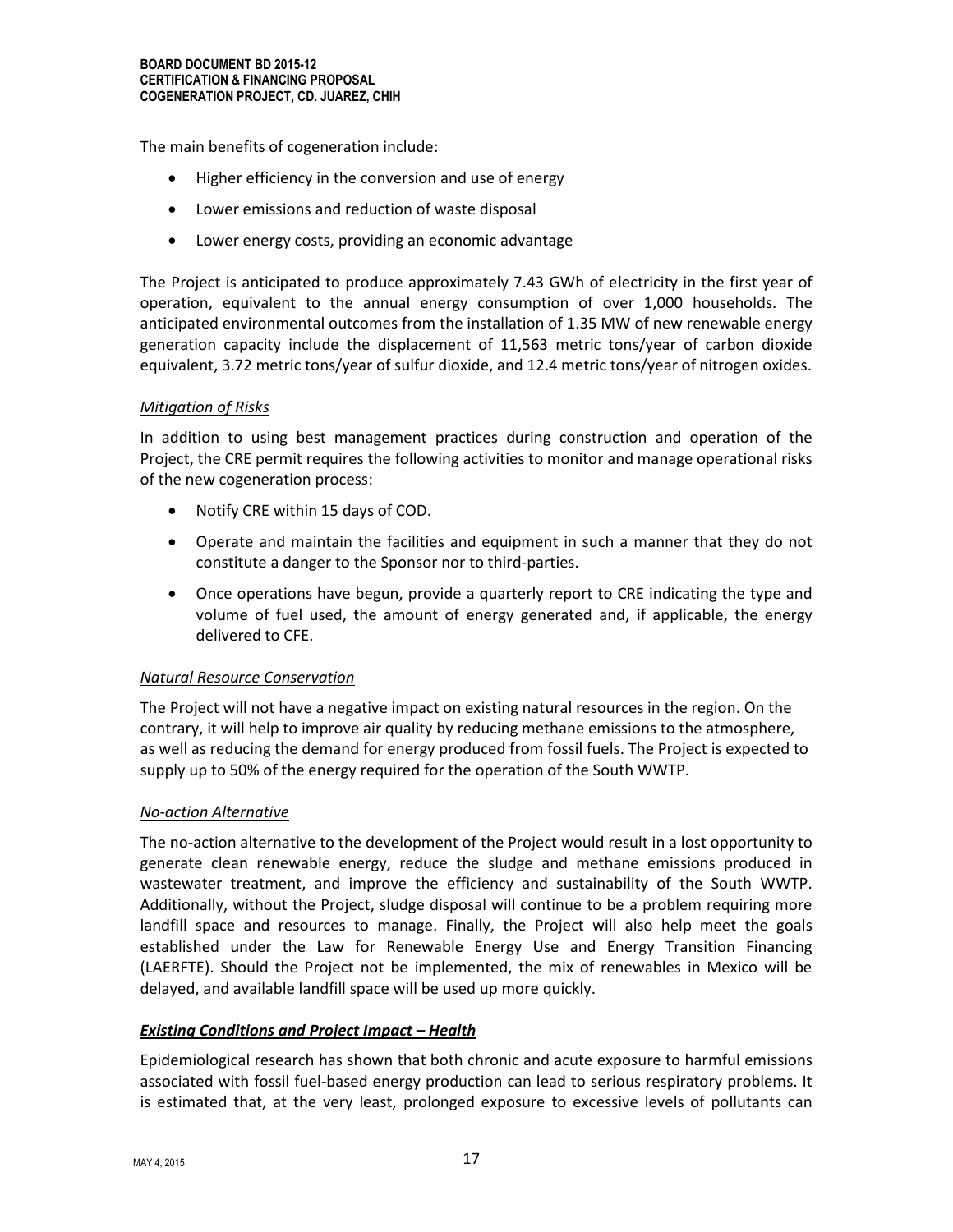deteriorate the respiratory capacity of human beings and greatly contribute to the increased incidence of cardiopulmonary diseases, such as asthma, heart ailments, and lung cancer.

By using clean renewable resources such as biogas instead of conventional fossil fuel sources in power generation, the Project will positively impact the region by reducing pollutants and thus help to contain the severity of respiratory problems and other diseases aggravated or caused by air pollution. Reducing GHG emissions is also expected to mitigate climate effects that create more vulnerable conditions for human health.

## *Transboundary Effects*

No negative transboundary impacts are anticipated as a result of the development of the Project. On the contrary, the Project will have a beneficial effect on air quality due to the decreased use of fossil‐fuel‐fired electrical production in the region. Furthermore, the Project will aid in addressing the larger environmental concerns related to greenhouse gases and global warming targeted by international agendas.

# *Other Local Benefits*

The Project is expected to generate temporary construction jobs in the border region. Employment of personnel for construction activities would provide a temporary beneficial impact on local businesses and the regional economy through increased expenditure of wages for goods and services. The Project could also become a model for other water utilities interested in implementing cogeneration projects that promote sustainable development and contribute to climate change mitigation practices.

# **2.3. FINANCIAL CRITERIA**

The estimated cost of the Project is \$61.7 million pesos. The Project Sponsor has requested a loan for up to \$52.5 million pesos from the North American Development Bank (NADB) to complete the financing of the Project. The proposed payment mechanism is well known and commonly used in the Mexican financial sector to structure similar transactions. Degrémont will be NADB's borrower at all times and will be responsible for making monthly debt service payments to NADB.

The primary source of payment for the NADB loan will come from the Service Agreement between JMAS and Concesionaria de Aguas Residuales de Juarez, S.A. de C.V. ("CAR") for the design, construction, operation and maintenance of the North and South WWTPs in Ciudad Juarez, Chihuahua. JMAS has pledged a portion of its revenue to an existing trust (the "Existing Trust") to serve as the source of payment for CAR's services. CAR will issue an irrevocable instruction to the Existing Trust to deposit all of the fees collected to cover fixed and variable operation and maintenance costs of the South WWTP (the "Fees") into an escrow account specifically created for payment of the NADB loan and other Project financing (the "Escrow Account"). JMAS' obligation to make monthly payments of these fees is guaranteed by a revolving, contingent and irrevocable line of credit (the "Line of Credit"), which is backed by the State of Chihuahua's federal tax revenue ("participaciones").